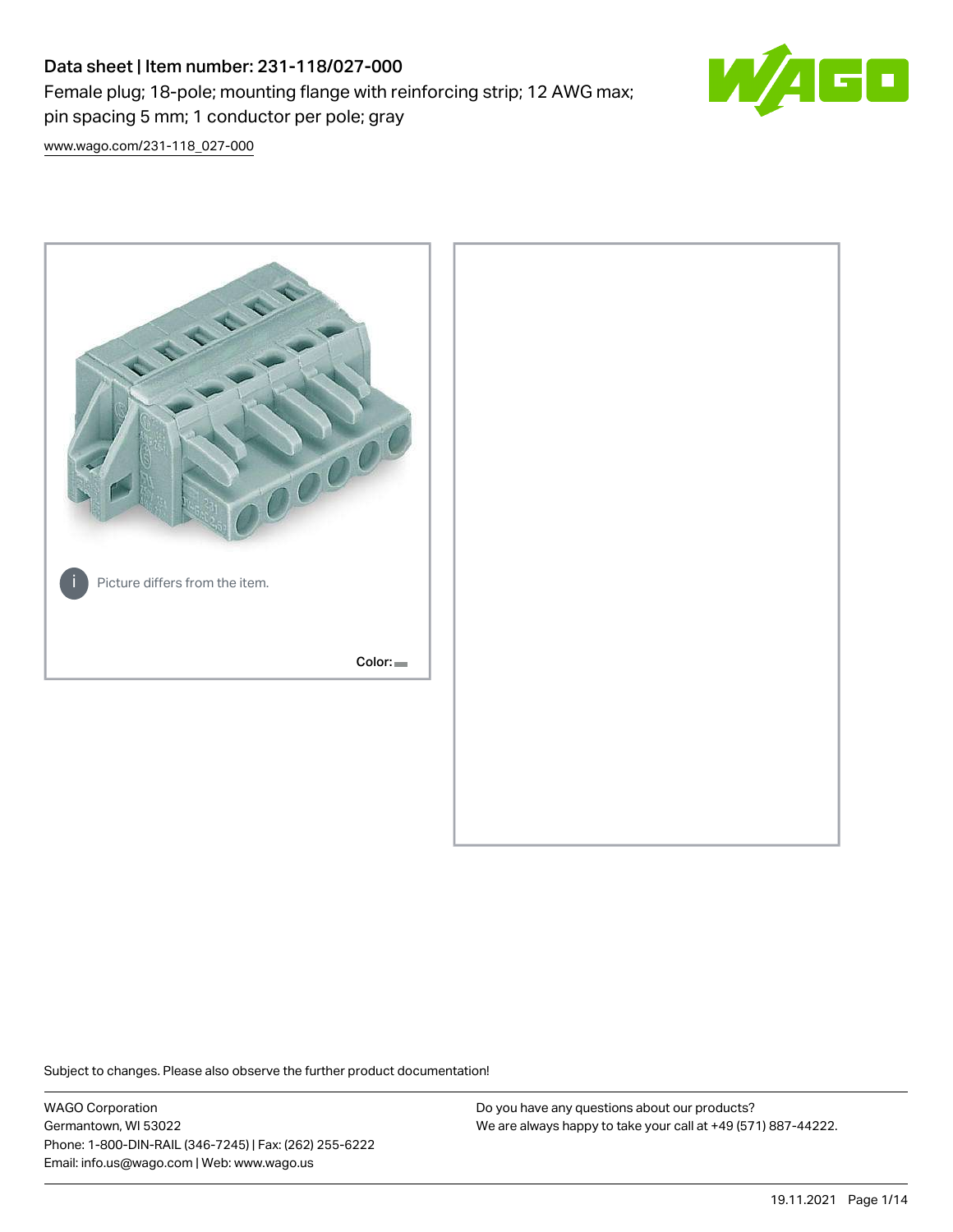

#### Dimensions in mm

 $L_1$  = (pole no. x pin spacing) + 3 mm

 $L_2$  = (pole no. x pin spacing) + 8.8 mm

 $L_3$  = (pole no. x pin spacing) + 14.8 mm

2- to 3-pole female connectors – one latch only

### Item description

- Universal connection for all conductor types  $\blacksquare$
- Easy cable pre-assembly and on-unit wiring via vertical and horizontal CAGE CLAMP<sup>®</sup> actuation П

.<br>Subject to changes. Please also observe the further product documentation!

WAGO Corporation Germantown, WI 53022 Phone: 1-800-DIN-RAIL (346-7245) | Fax: (262) 255-6222 Email: info.us@wago.com | Web: www.wago.us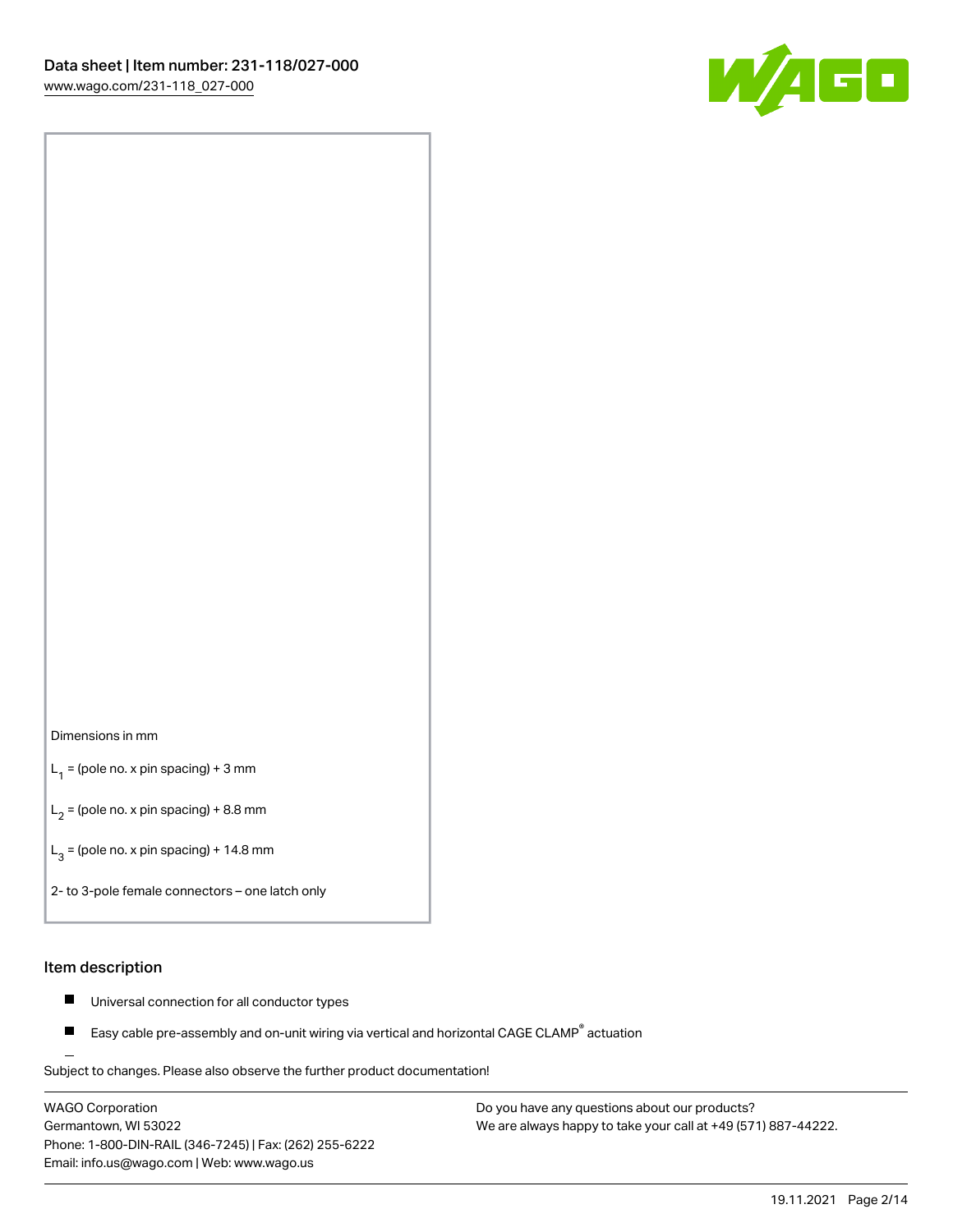W/AGO

- Integrated test ports
- $\blacksquare$ With coding fingers

# Data

# Notes

| Safety information 1 | The MCS-MULTI CONNECTION SYSTEM includes connectors<br>without breaking capacity in accordance with DIN EN 61984. When<br>used as intended, these connectors must not be connected<br>/disconnected when live or under load. The circuit design should<br>ensure header pins, which can be touched, are not live when<br>unmated. |
|----------------------|-----------------------------------------------------------------------------------------------------------------------------------------------------------------------------------------------------------------------------------------------------------------------------------------------------------------------------------|
| Variants:            | Gold-plated or partially gold-plated contact surfaces<br>Other versions (or variants) can be requested from WAGO Sales or<br>configured at https://configurator.wago.com/                                                                                                                                                         |

# Electrical data

## IEC Approvals

| Ratings per                 | IEC/EN 60664-1                                                        |
|-----------------------------|-----------------------------------------------------------------------|
| Rated voltage (III / 3)     | 320 V                                                                 |
| Rated surge voltage (III/3) | 4 <sub>kV</sub>                                                       |
| Rated voltage (III/2)       | 320 V                                                                 |
| Rated surge voltage (III/2) | 4 <sub>kV</sub>                                                       |
| Nominal voltage (II/2)      | 630 V                                                                 |
| Rated surge voltage (II/2)  | 4 <sub>kV</sub>                                                       |
| Rated current               | 16 A                                                                  |
| Legend (ratings)            | $(III / 2)$ $\triangle$ Overvoltage category III / Pollution degree 2 |

## UL Approvals

| Approvals per                  | <b>UL 1059</b> |
|--------------------------------|----------------|
| Rated voltage UL (Use Group B) | 300 V          |
| Rated current UL (Use Group B) | 15 A           |
| Rated voltage UL (Use Group D) | 300 V          |
| Rated current UL (Use Group D) | 10 A           |

# Ratings per UL

| Rated voltage UL 1977 | 600 V  |
|-----------------------|--------|
| Rated current UL 1977 | $\sim$ |

Subject to changes. Please also observe the further product documentation!

| WAGO Corporation                                       | Do you have any questions about our products?                 |
|--------------------------------------------------------|---------------------------------------------------------------|
| Germantown. WI 53022                                   | We are always happy to take your call at +49 (571) 887-44222. |
| Phone: 1-800-DIN-RAIL (346-7245)   Fax: (262) 255-6222 |                                                               |
| Email: info.us@wago.com   Web: www.wago.us             |                                                               |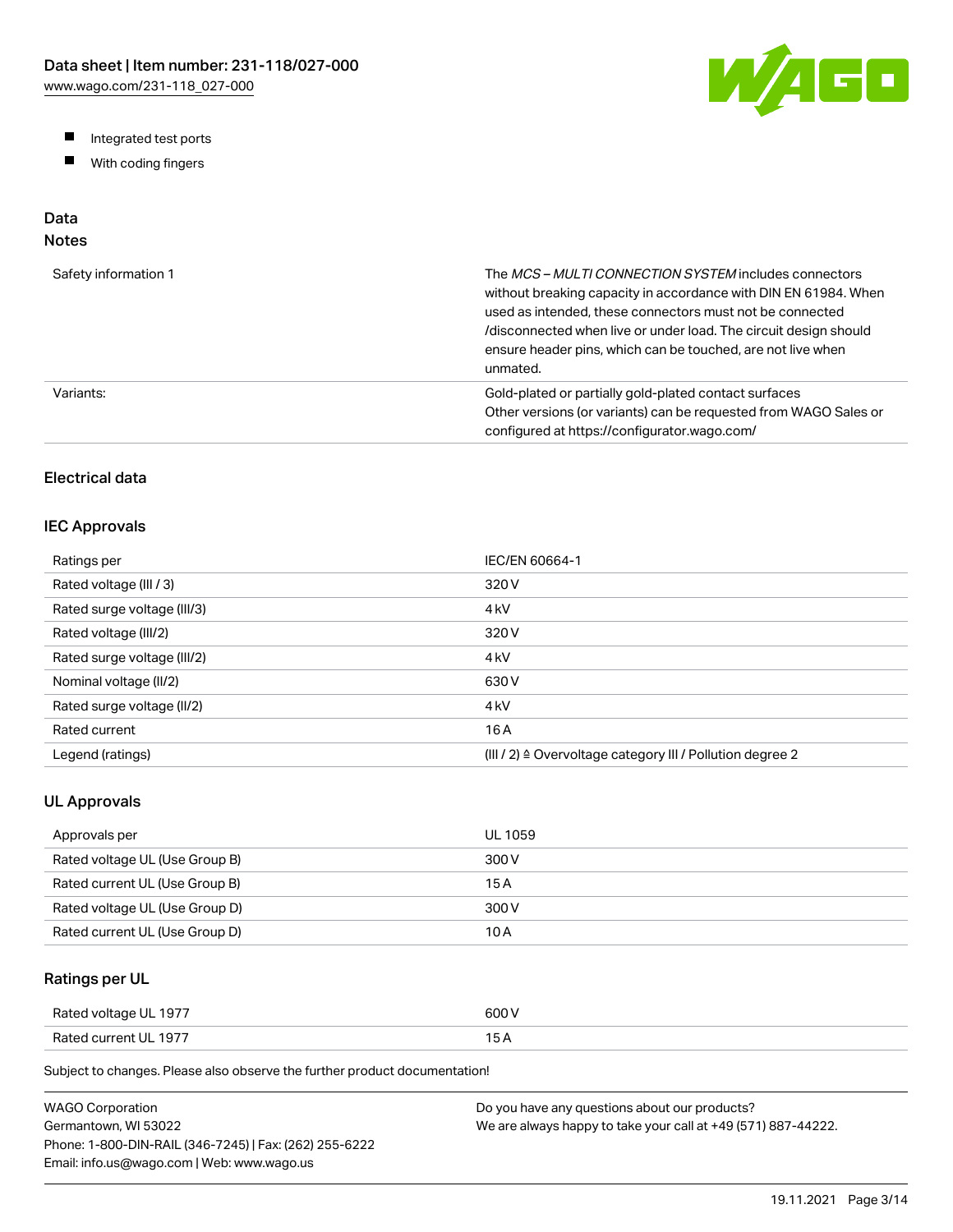

### CSA Approvals

| Approvals per                   | CSA   |
|---------------------------------|-------|
| Rated voltage CSA (Use Group B) | 300 V |
| Rated current CSA (Use Group B) | 15 A  |
| Rated voltage CSA (Use Group D) | 300 V |
| Rated current CSA (Use Group D) | 10 A  |

## Connection data

| Total number of connection points | 18 |
|-----------------------------------|----|
| Total number of potentials        | 18 |
| Number of connection types        |    |
| Number of levels                  |    |

#### Connection 1

| Connection technology                             | CAGE CLAMP®                            |
|---------------------------------------------------|----------------------------------------|
| Actuation type                                    | Operating tool                         |
| Solid conductor                                   | $0.082.5$ mm <sup>2</sup> / 28  12 AWG |
| Fine-stranded conductor                           | $0.082.5$ mm <sup>2</sup> / 28  12 AWG |
| Fine-stranded conductor; with insulated ferrule   | $0.251.5$ mm <sup>2</sup>              |
| Fine-stranded conductor; with uninsulated ferrule | $0.252.5$ mm <sup>2</sup>              |
| Strip length                                      | $89$ mm / 0.31  0.35 inch              |
| Number of poles                                   | 18                                     |
| Conductor entry direction to mating direction     | 0°                                     |

## Physical data

| Pin spacing | 5 mm / 0.197 inch     |
|-------------|-----------------------|
| Width       | 104.8 mm / 4.126 inch |
| Height      | 14.3 mm / 0.563 inch  |
| Depth       | 26.45 mm / 1.041 inch |

## Mechanical data

| Mounting type           | Mounting flange                         |
|-------------------------|-----------------------------------------|
| Mounting type           | Feed-through mounting<br>Panel mounting |
| with reinforcing strips |                                         |

Subject to changes. Please also observe the further product documentation!

| <b>WAGO Corporation</b>                                | Do you have any questions about our products?                 |
|--------------------------------------------------------|---------------------------------------------------------------|
| Germantown. WI 53022                                   | We are always happy to take your call at +49 (571) 887-44222. |
| Phone: 1-800-DIN-RAIL (346-7245)   Fax: (262) 255-6222 |                                                               |
| Email: info.us@wago.com   Web: www.wago.us             |                                                               |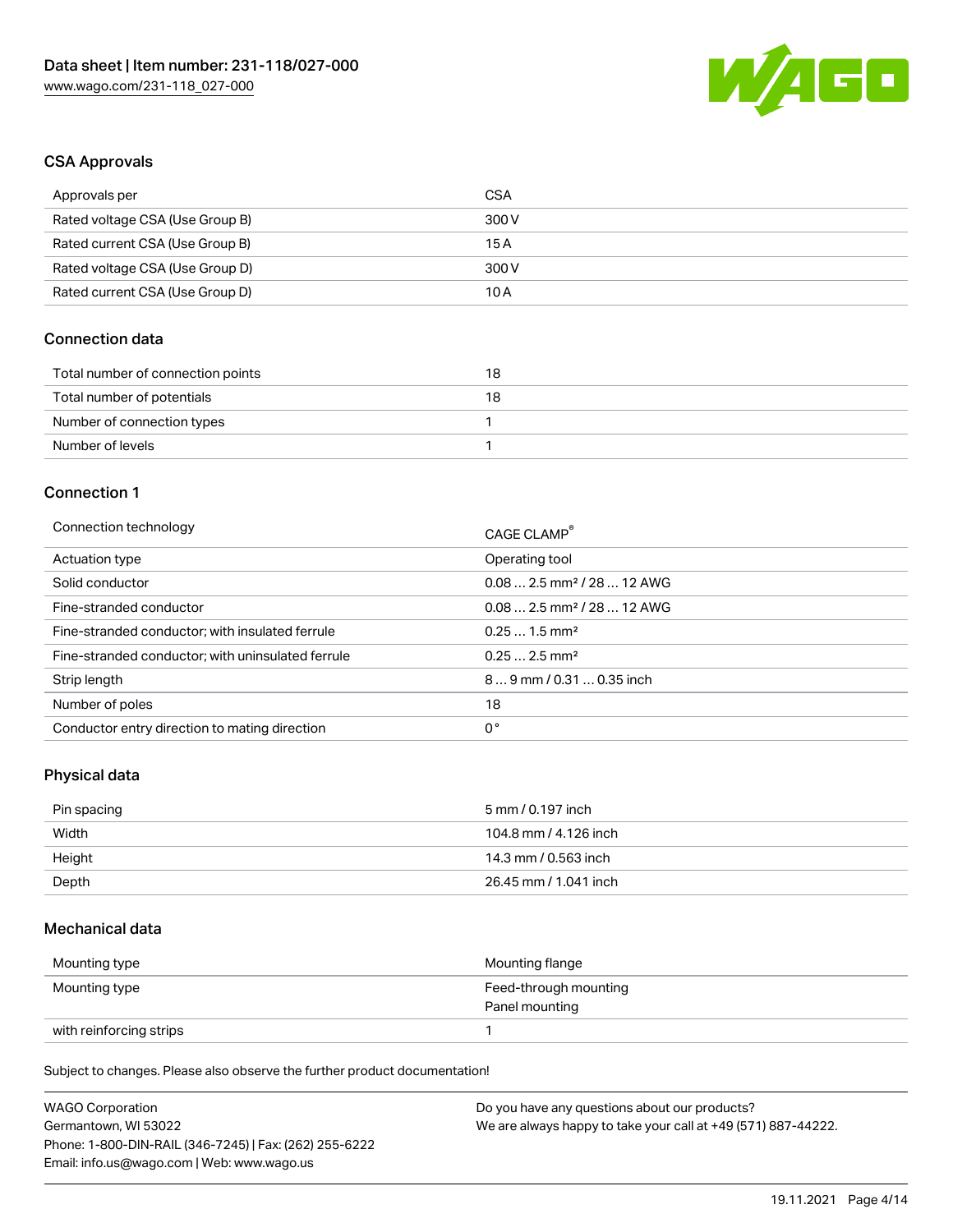

# Plug-in connection

| Contact type (pluggable connector) | Female connector/socket |
|------------------------------------|-------------------------|
| Connector (connection type)        | for conductor           |
| Mismating protection               | No                      |
| Locking of plug-in connection      | Without                 |

## Material data

| Color                       | gray                              |
|-----------------------------|-----------------------------------|
| Material group              |                                   |
| Insulation material         | Polyamide (PA66)                  |
| Flammability class per UL94 | V <sub>0</sub>                    |
| Clamping spring material    | Chrome nickel spring steel (CrNi) |
| Contact material            | Copper alloy                      |
| Contact plating             | tin-plated                        |
| Fire load                   | 0.477 MJ                          |
| Weight                      | 32.8g                             |

## Environmental requirements

| Limit temperature range | -60  +85 °C |
|-------------------------|-------------|
|-------------------------|-------------|

# Commercial data

| Product Group         | 3 (Multi Conn. System) |
|-----------------------|------------------------|
| PU (SPU)              | 10 Stück               |
| Packaging type        | box                    |
| Country of origin     | DE                     |
| <b>GTIN</b>           | 4044918342520          |
| Customs tariff number | 8536694040             |

## Approvals / Certificates

#### Country specific Approvals

| Logo | Approval                               | Additional Approval Text | Certificate<br>name |
|------|----------------------------------------|--------------------------|---------------------|
|      | CВ<br>DEKRA Certification B.V.         | IEC 61984                | NL-39756            |
|      | <b>CSA</b><br>DEKRA Certification B.V. | C <sub>22.2</sub>        | LR 18677-<br>25     |

Subject to changes. Please also observe the further product documentation!

| <b>WAGO Corporation</b>                                | Do you have any questions about our products?                 |
|--------------------------------------------------------|---------------------------------------------------------------|
| Germantown, WI 53022                                   | We are always happy to take your call at +49 (571) 887-44222. |
| Phone: 1-800-DIN-RAIL (346-7245)   Fax: (262) 255-6222 |                                                               |
| Email: info.us@wago.com   Web: www.wago.us             |                                                               |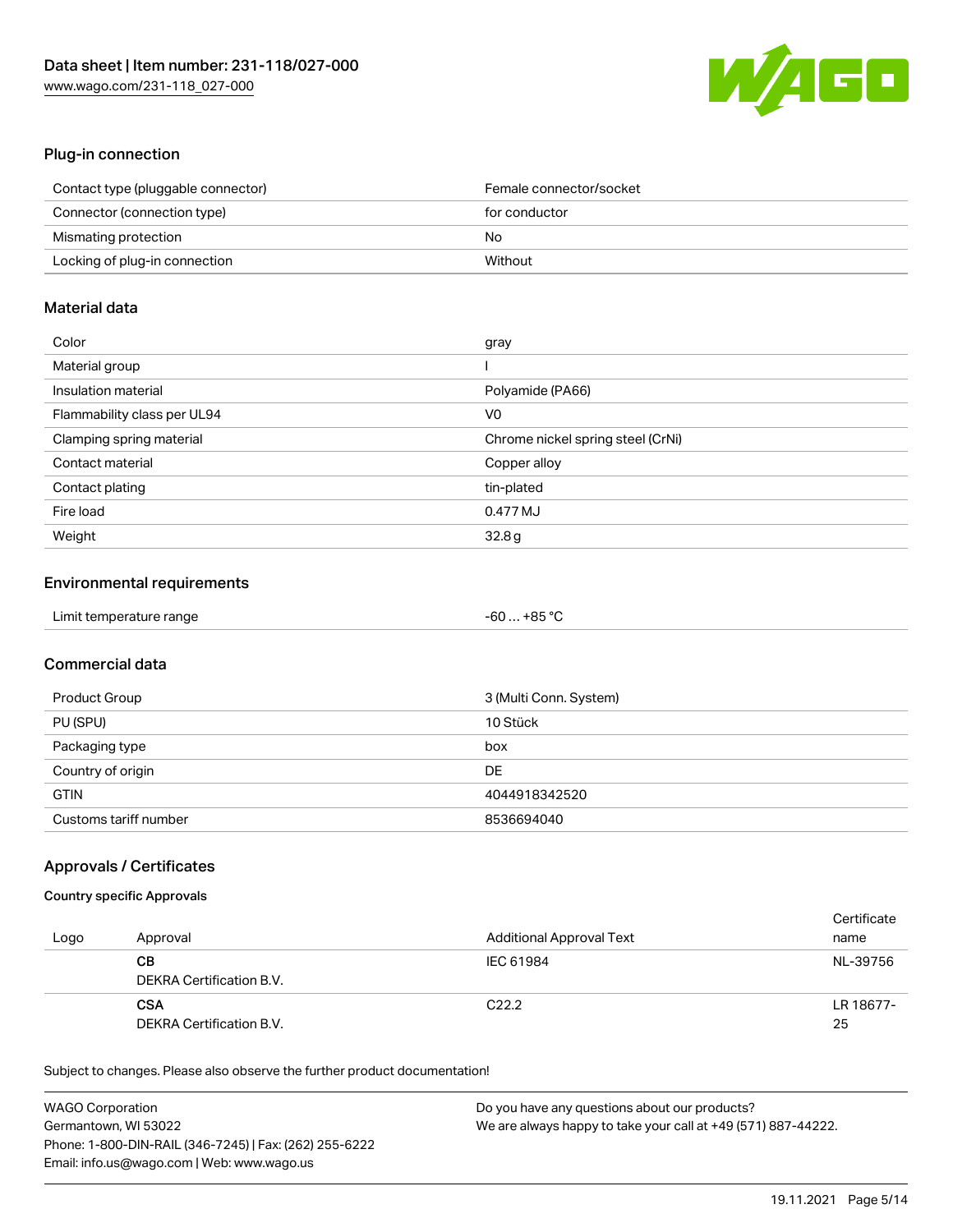



#### Ship Approvals

|                          |                                |                                 | Certificate |
|--------------------------|--------------------------------|---------------------------------|-------------|
| Logo                     | Approval                       | <b>Additional Approval Text</b> | name        |
| ABS                      | <b>ABS</b>                     | $\overline{\phantom{0}}$        | $19 -$      |
|                          | American Bureau of Shipping    |                                 | HG1869876-  |
|                          |                                |                                 | <b>PDA</b>  |
|                          |                                |                                 |             |
|                          | BV                             | <b>IEC 60998</b>                | 11915/D0    |
|                          | Bureau Veritas S.A.            |                                 | BV          |
|                          |                                |                                 |             |
| <b>BUNEAU</b><br>VERITAS |                                |                                 |             |
|                          |                                |                                 |             |
| <b>UL-Approvals</b>      |                                |                                 |             |
|                          |                                |                                 | Certificate |
| Logo                     | Approval                       | <b>Additional Approval Text</b> | name        |
|                          | UL                             | <b>UL 1059</b>                  | E45172      |
|                          | Underwriters Laboratories Inc. |                                 |             |
|                          |                                |                                 |             |
|                          |                                |                                 |             |
|                          | <b>UR</b>                      | <b>UL 1977</b>                  | E45171      |
|                          | Underwriters Laboratories Inc. |                                 |             |
|                          |                                |                                 |             |
|                          |                                |                                 |             |
|                          |                                |                                 |             |

# Counterpart

| COOOM                                   | Item no.231-618<br>Male connector; 18-pole; Pin spacing 5 mm; gray                                              | www.wago.com/231-618         |
|-----------------------------------------|-----------------------------------------------------------------------------------------------------------------|------------------------------|
| Salatania (m. 1911)<br>Linguage Carrier | Item no.231-148/001-000<br>Male header; 18-pole; THT; 1.0 x 1.0 mm solder pin; straight; pin spacing 5 mm; gray | www.wago.com/231-148/001-000 |
|                                         | Item no.231-448/001-000<br>Male header; 18-pole; THT; 1.0 x 1.0 mm solder pin; angled; pin spacing 5 mm; gray   | www.wago.com/231-448/001-000 |
|                                         |                                                                                                                 |                              |

.<br>Subject to changes. Please also observe the further product documentation!

| <b>WAGO Corporation</b>                                | Do you have any questions about our products?                 |
|--------------------------------------------------------|---------------------------------------------------------------|
| Germantown, WI 53022                                   | We are always happy to take your call at +49 (571) 887-44222. |
| Phone: 1-800-DIN-RAIL (346-7245)   Fax: (262) 255-6222 |                                                               |
| Email: info.us@wago.com   Web: www.wago.us             |                                                               |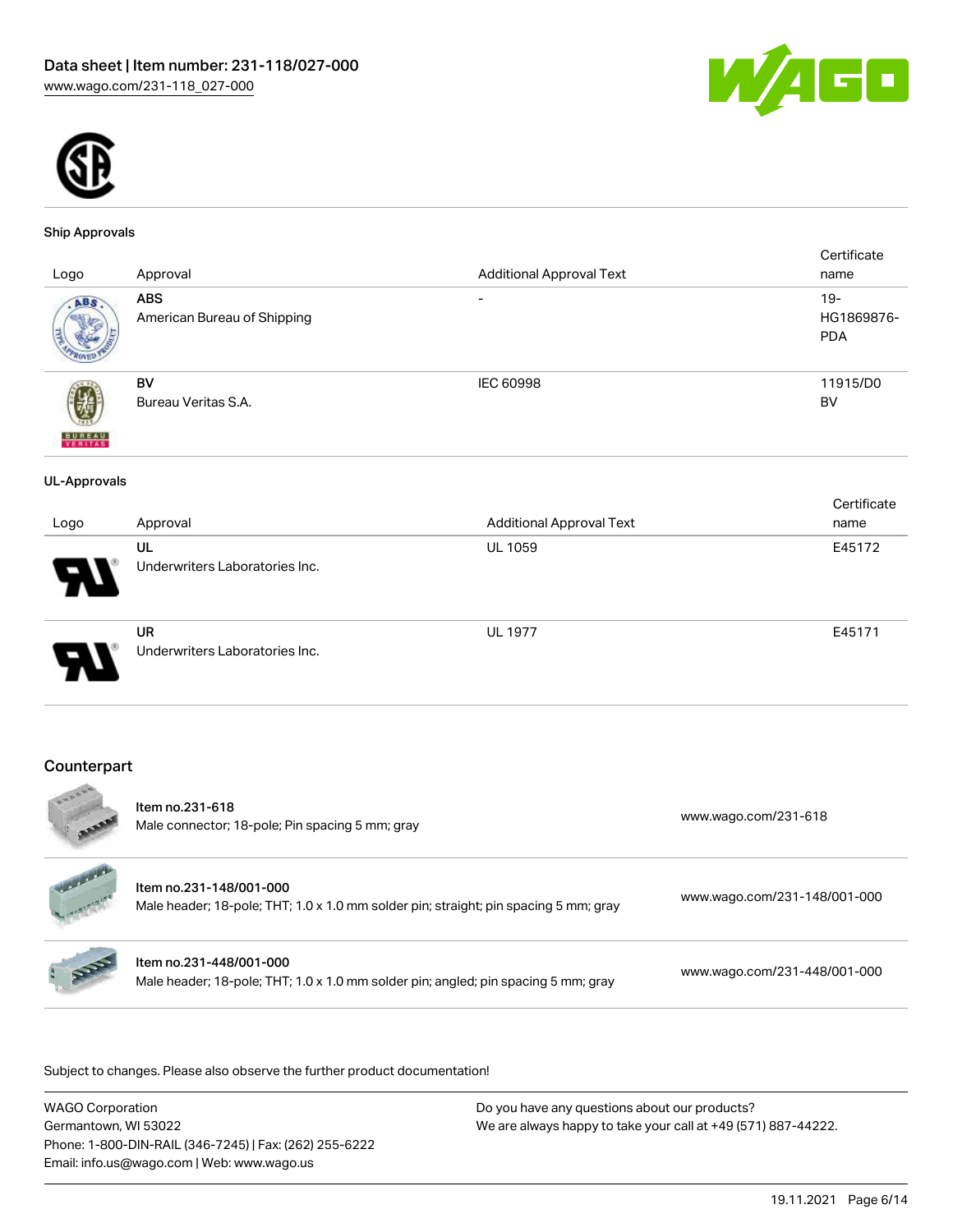### Optional accessories

#### Insulations stops

Insulation stop



#### Item no.: 231-672 Insulation stop; 0.75 - 1 mm<sup>2</sup>; dark gray [www.wago.com/231-672](http://www.wago.com/231-672) www.wago.com/231-672

Item no.: 231-670 Insulation stop; 0.08-0.2 mm<sup>2</sup> / 0.2 mm<sup>2</sup> "s"; white [www.wago.com/231-670](http://www.wago.com/231-670) www.wago.com/231-670



### Item no.: 231-671 Insulation stop; 0.25 - 0.5 mm²; light gray [www.wago.com/231-671](http://www.wago.com/231-671) www.wago.com/231-671

**Jumpers** 

| Jumper |                                                                           |                      |
|--------|---------------------------------------------------------------------------|----------------------|
|        | Item no.: 231-905<br>Jumper; for conductor entry; 5-way; insulated; gray  | www.wago.com/231-905 |
|        | Item no.: 231-903<br>Jumper; for conductor entry; 3-way; insulated; gray  | www.wago.com/231-903 |
|        | Item no.: 231-907<br>Jumper; for conductor entry; 7-way; insulated; gray  | www.wago.com/231-907 |
|        | Item no.: 231-910<br>Jumper; for conductor entry; 10-way; insulated; gray | www.wago.com/231-910 |
|        | Item no.: 231-902<br>Jumper; for conductor entry; 2-way; insulated; gray  | www.wago.com/231-902 |

**Cover** 

Cover

 $\sum_{i=1}^{n}$ Item no.: 231-668

Lockout caps; for covering unused clamping units; gray [www.wago.com/231-668](http://www.wago.com/231-668)

Marking accessories

 Marking strip Item no.: 210-331/500-103 Marking strips; as a DIN A4 sheet; MARKED; 1-12 (300x); Height of marker strip: 2.3 mm/0.091 in; Strip length 182 mm; Horizontal marking; Self-adhesive; white [www.wago.com/210-331](http://www.wago.com/210-331/500-103) [/500-103](http://www.wago.com/210-331/500-103)

Item no.: 210-331/500-104

Marking strips; as a DIN A4 sheet; MARKED; 13-24 (300x); Height of marker strip: 2.3 mm/0.091 in; Strip length 182 mm; Horizontal marking; Self-adhesive; white [www.wago.com/210-331](http://www.wago.com/210-331/500-104) [/500-104](http://www.wago.com/210-331/500-104)

#### Item no.: 210-332/500-202

Subject to changes. Please also observe the further product documentation!

WAGO Corporation Germantown, WI 53022 Phone: 1-800-DIN-RAIL (346-7245) | Fax: (262) 255-6222 Email: info.us@wago.com | Web: www.wago.us

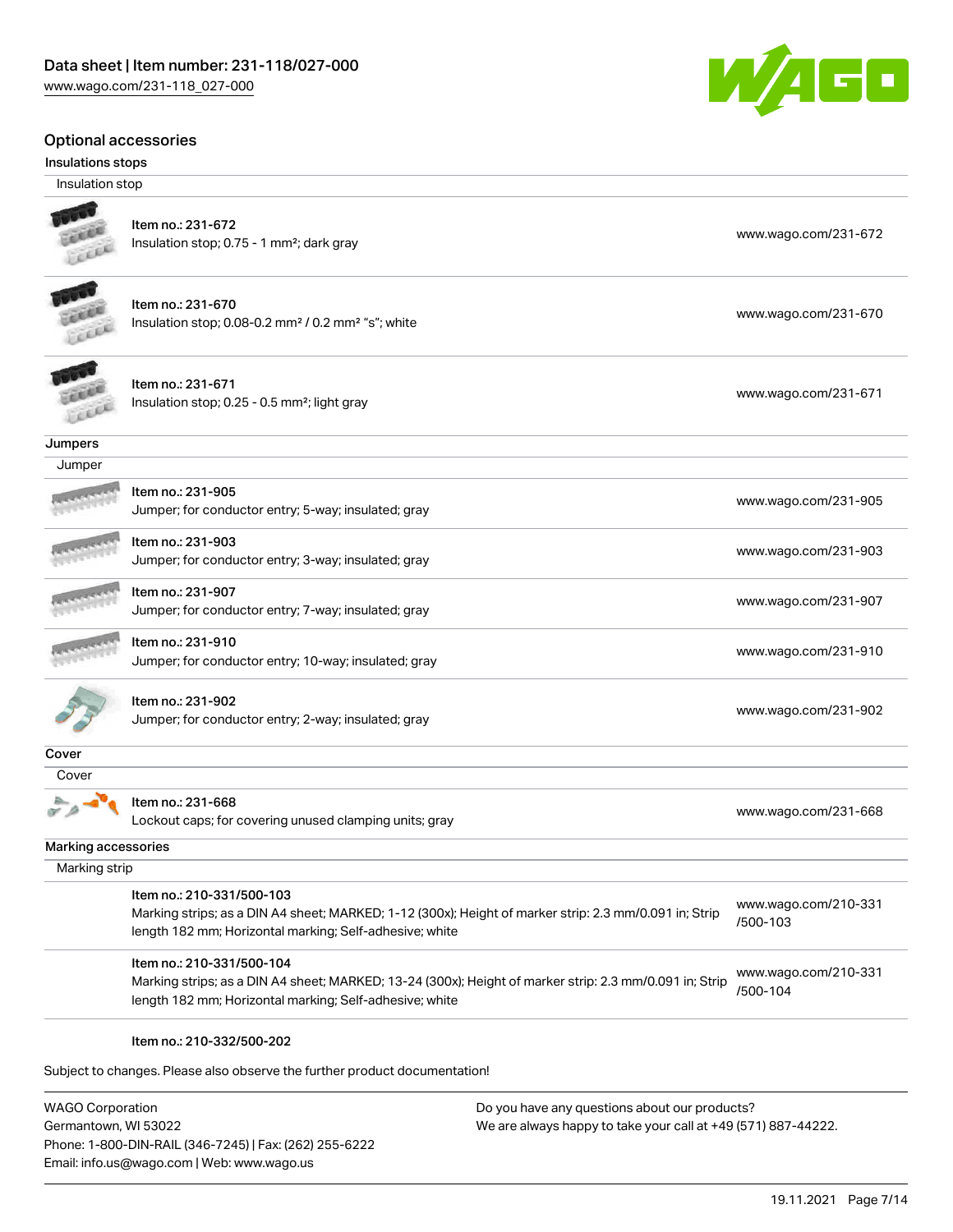Phone: 1-800-DIN-RAIL (346-7245) | Fax: (262) 255-6222

Email: info.us@wago.com | Web: www.wago.us



|                         | Marking strips; as a DIN A4 sheet; MARKED; 1-16 (160x); Height of marker strip: 3 mm; Strip length 182<br>mm; Horizontal marking; Self-adhesive; white                               | www.wago.com/210-332<br>/500-202                              |
|-------------------------|--------------------------------------------------------------------------------------------------------------------------------------------------------------------------------------|---------------------------------------------------------------|
|                         | Item no.: 210-332/500-206<br>Marking strips; as a DIN A4 sheet; MARKED; 33-48 (160x); Height of marker strip: 3 mm; Strip length<br>182 mm; Horizontal marking; Self-adhesive; white | www.wago.com/210-332<br>/500-206                              |
|                         | Item no.: 210-332/500-205<br>Marking strips; as a DIN A4 sheet; MARKED; 1-32 (80x); Height of marker strip: 3 mm; Strip length 182<br>mm; Horizontal marking; Self-adhesive; white   | www.wago.com/210-332<br>/500-205                              |
|                         | Item no.: 210-332/500-204<br>Marking strips; as a DIN A4 sheet; MARKED; 17-32 (160x); Height of marker strip: 3 mm; Strip length<br>182 mm; Horizontal marking; Self-adhesive; white | www.wago.com/210-332<br>/500-204                              |
| Ferrules                |                                                                                                                                                                                      |                                                               |
| Ferrule                 |                                                                                                                                                                                      |                                                               |
|                         | Item no.: 216-101<br>Ferrule; Sleeve for 0.5 mm <sup>2</sup> / AWG 22; uninsulated; electro-tin plated; silver-colored                                                               | www.wago.com/216-101                                          |
|                         | Item no.: 216-104<br>Ferrule; Sleeve for 1.5 mm <sup>2</sup> / AWG 16; uninsulated; electro-tin plated; silver-colored                                                               | www.wago.com/216-104                                          |
| ī                       | Item no.: 216-106<br>Ferrule; Sleeve for 2.5 mm <sup>2</sup> / AWG 14; uninsulated; electro-tin plated; silver-colored                                                               | www.wago.com/216-106                                          |
|                         | Item no.: 216-102<br>Ferrule; Sleeve for 0.75 mm <sup>2</sup> / AWG 20; uninsulated; electro-tin plated; silver-colored                                                              | www.wago.com/216-102                                          |
|                         | Item no.: 216-103<br>Ferrule; Sleeve for 1 mm <sup>2</sup> / AWG 18; uninsulated; electro-tin plated                                                                                 | www.wago.com/216-103                                          |
|                         | Item no.: 216-123<br>Ferrule; Sleeve for 1 mm <sup>2</sup> / AWG 18; uninsulated; electro-tin plated; silver-colored                                                                 | www.wago.com/216-123                                          |
|                         | Item no.: 216-122<br>Ferrule; Sleeve for 0.75 mm <sup>2</sup> / AWG 20; uninsulated; electro-tin plated; silver-colored                                                              | www.wago.com/216-122                                          |
|                         | Item no.: 216-124<br>Ferrule; Sleeve for 1.5 mm <sup>2</sup> / AWG 16; uninsulated; electro-tin plated                                                                               | www.wago.com/216-124                                          |
|                         | Item no.: 216-142<br>Ferrule; Sleeve for 0.75 mm <sup>2</sup> / 18 AWG; uninsulated; electro-tin plated; electrolytic copper; gastight<br>crimped; acc. to DIN 46228, Part 1/08.92   | www.wago.com/216-142                                          |
|                         | Item no.: 216-132<br>Ferrule; Sleeve for 0.34 mm <sup>2</sup> / AWG 24; uninsulated; electro-tin plated                                                                              | www.wago.com/216-132                                          |
|                         | Item no.: 216-121<br>Ferrule; Sleeve for 0.5 mm <sup>2</sup> / AWG 22; uninsulated; electro-tin plated; silver-colored                                                               | www.wago.com/216-121                                          |
|                         | Item no.: 216-143<br>Ferrule; Sleeve for 1 mm <sup>2</sup> / AWG 18; uninsulated; electro-tin plated; electrolytic copper; gastight                                                  | www.wago.com/216-143                                          |
|                         | Subject to changes. Please also observe the further product documentation!                                                                                                           |                                                               |
| <b>WAGO Corporation</b> | Do you have any questions about our products?<br>Germantown, WI 53022                                                                                                                | We are always happy to take your call at +49 (571) 887-44222. |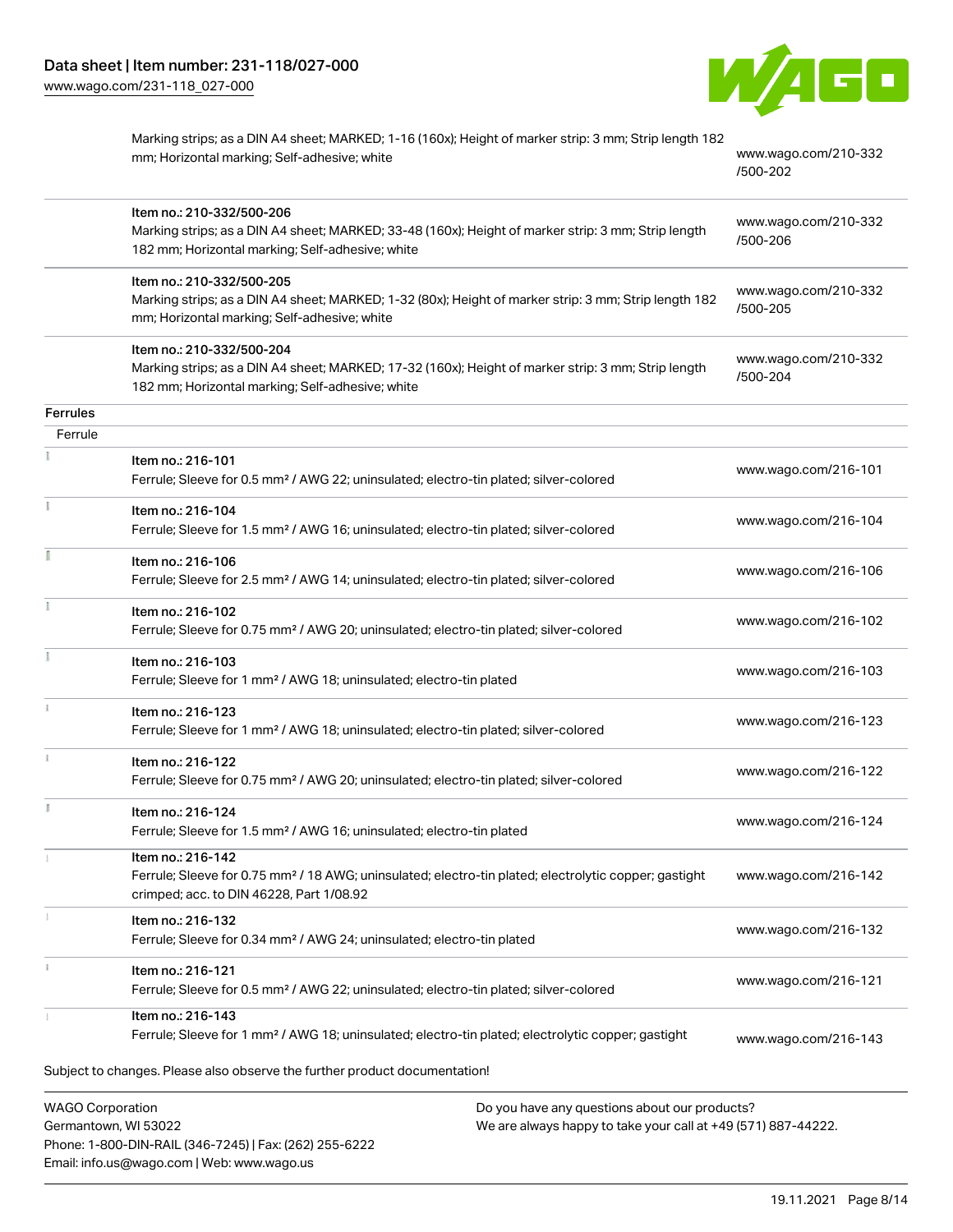# Data sheet | Item number: 231-118/027-000

Email: info.us@wago.com | Web: www.wago.us

[www.wago.com/231-118\\_027-000](http://www.wago.com/231-118_027-000)



crimped; acc. to DIN 46228, Part 1/08.92

|   | Item no.: 216-131<br>Ferrule; Sleeve for 0.25 mm <sup>2</sup> / AWG 24; uninsulated; electro-tin plated; silver-colored                                                                                 | www.wago.com/216-131                                          |
|---|---------------------------------------------------------------------------------------------------------------------------------------------------------------------------------------------------------|---------------------------------------------------------------|
|   | Item no.: 216-141<br>Ferrule; Sleeve for 0.5 mm <sup>2</sup> / 20 AWG; uninsulated; electro-tin plated; electrolytic copper; gastight<br>crimped; acc. to DIN 46228, Part 1/08.92                       | www.wago.com/216-141                                          |
|   | Item no.: 216-152<br>Ferrule; Sleeve for 0.34 mm <sup>2</sup> / AWG 24; uninsulated; electro-tin plated                                                                                                 | www.wago.com/216-152                                          |
|   | Item no.: 216-203<br>Ferrule; Sleeve for 1 mm <sup>2</sup> / AWG 18; insulated; electro-tin plated; red                                                                                                 | www.wago.com/216-203                                          |
|   | Item no.: 216-202<br>Ferrule; Sleeve for 0.75 mm <sup>2</sup> / 18 AWG; insulated; electro-tin plated; gray                                                                                             | www.wago.com/216-202                                          |
|   | Item no.: 216-151<br>Ferrule; Sleeve for 0.25 mm <sup>2</sup> / AWG 24; uninsulated; electro-tin plated                                                                                                 | www.wago.com/216-151                                          |
|   | Item no.: 216-204<br>Ferrule; Sleeve for 1.5 mm <sup>2</sup> / AWG 16; insulated; electro-tin plated; black                                                                                             | www.wago.com/216-204                                          |
|   | Item no.: 216-144<br>Ferrule; Sleeve for 1.5 mm <sup>2</sup> / AWG 16; uninsulated; electro-tin plated; electrolytic copper; gastight<br>crimped; acc. to DIN 46228, Part 1/08.92; silver-colored       | www.wago.com/216-144                                          |
|   | Item no.: 216-201<br>Ferrule; Sleeve for 0.5 mm <sup>2</sup> / 20 AWG; insulated; electro-tin plated; white                                                                                             | www.wago.com/216-201                                          |
|   | Item no.: 216-223<br>Ferrule; Sleeve for 1 mm <sup>2</sup> / AWG 18; insulated; electro-tin plated; red                                                                                                 | www.wago.com/216-223                                          |
|   | Item no.: 216-241<br>Ferrule; Sleeve for 0.5 mm <sup>2</sup> / 20 AWG; insulated; electro-tin plated; electrolytic copper; gastight<br>crimped; acc. to DIN 46228, Part 4/09.90; white                  | www.wago.com/216-241                                          |
|   | Item no.: 216-242<br>Ferrule; Sleeve for 0.75 mm <sup>2</sup> / 18 AWG; insulated; electro-tin plated; electrolytic copper; gastight<br>crimped; acc. to DIN 46228, Part 4/09.90; gray                  | www.wago.com/216-242                                          |
|   | Item no.: 216-222<br>Ferrule; Sleeve for 0.75 mm <sup>2</sup> / 18 AWG; insulated; electro-tin plated; gray                                                                                             | www.wago.com/216-222                                          |
| ÷ | Item no.: 216-221<br>Ferrule; Sleeve for 0.5 mm <sup>2</sup> / 20 AWG; insulated; electro-tin plated; white                                                                                             | www.wago.com/216-221                                          |
| ٨ | Item no.: 216-224<br>Ferrule; Sleeve for 1.5 mm <sup>2</sup> / AWG 16; insulated; electro-tin plated; black                                                                                             | www.wago.com/216-224                                          |
|   | Item no.: 216-243<br>Ferrule; Sleeve for 1 mm <sup>2</sup> / AWG 18; insulated; electro-tin plated; electrolytic copper; gastight crimped; www.wago.com/216-243<br>acc. to DIN 46228, Part 4/09.90; red |                                                               |
|   | Item no.: 216-244<br>Ferrule; Sleeve for 1.5 mm <sup>2</sup> / AWG 16; insulated; electro-tin plated; electrolytic copper; gastight<br>crimped; acc. to DIN 46228, Part 4/09.90; black                  | www.wago.com/216-244                                          |
|   | Subject to changes. Please also observe the further product documentation!                                                                                                                              |                                                               |
|   | <b>WAGO Corporation</b><br>Do you have any questions about our products?<br>Germantown, WI 53022<br>Phone: 1-800-DIN-RAIL (346-7245)   Fax: (262) 255-6222                                              | We are always happy to take your call at +49 (571) 887-44222. |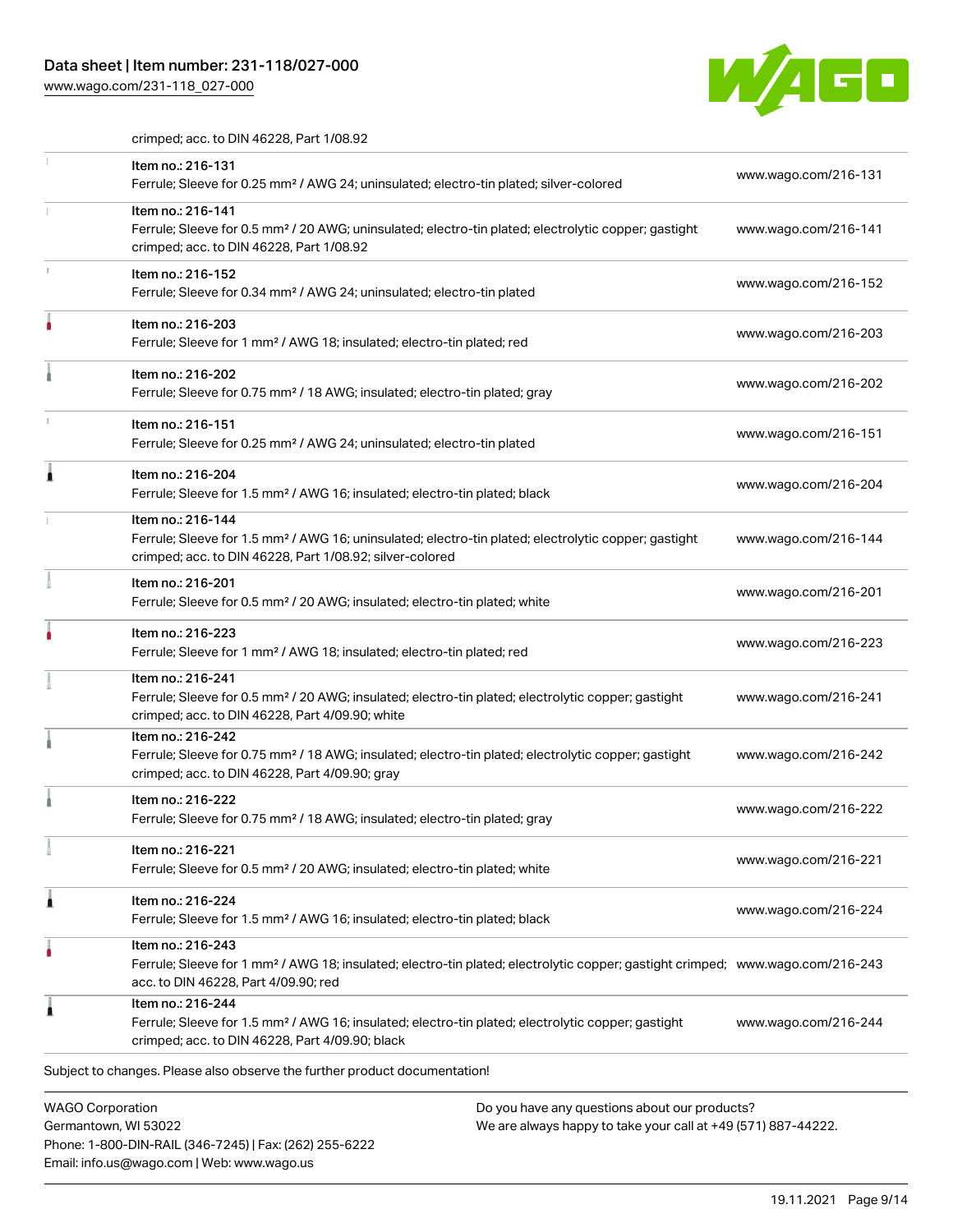[www.wago.com/231-118\\_027-000](http://www.wago.com/231-118_027-000)



|                     | Item no.: 216-263<br>Ferrule; Sleeve for 1 mm <sup>2</sup> / AWG 18; insulated; electro-tin plated; electrolytic copper; gastight crimped; www.wago.com/216-263<br>acc. to DIN 46228, Part 4/09.90; red |                      |
|---------------------|---------------------------------------------------------------------------------------------------------------------------------------------------------------------------------------------------------|----------------------|
|                     | Item no.: 216-264<br>Ferrule; Sleeve for 1.5 mm <sup>2</sup> / AWG 16; insulated; electro-tin plated; electrolytic copper; gastight<br>crimped; acc. to DIN 46228, Part 4/09.90; black                  | www.wago.com/216-264 |
|                     | Item no.: 216-284<br>Ferrule; Sleeve for 1.5 mm <sup>2</sup> / AWG 16; insulated; electro-tin plated; electrolytic copper; gastight<br>crimped; acc. to DIN 46228, Part 4/09.90; black                  | www.wago.com/216-284 |
|                     | Item no.: 216-262<br>Ferrule; Sleeve for 0.75 mm <sup>2</sup> / 18 AWG; insulated; electro-tin plated; electrolytic copper; gastight<br>crimped; acc. to DIN 46228, Part 4/09.90; gray                  | www.wago.com/216-262 |
|                     | Item no.: 216-301<br>Ferrule; Sleeve for 0.25 mm <sup>2</sup> / AWG 24; insulated; electro-tin plated; yellow                                                                                           | www.wago.com/216-301 |
|                     | Item no.: 216-321<br>Ferrule; Sleeve for 0.25 mm <sup>2</sup> / AWG 24; insulated; electro-tin plated; yellow                                                                                           | www.wago.com/216-321 |
|                     | Item no.: 216-322<br>Ferrule; Sleeve for 0.34 mm <sup>2</sup> / 22 AWG; insulated; electro-tin plated; green                                                                                            | www.wago.com/216-322 |
|                     | Item no.: 216-302<br>Ferrule; Sleeve for 0.34 mm <sup>2</sup> / 22 AWG; insulated; electro-tin plated; green                                                                                            | www.wago.com/216-302 |
| Testing accessories |                                                                                                                                                                                                         |                      |
| Testing accessories |                                                                                                                                                                                                         |                      |
|                     | Item no.: 210-136<br>Test plug; 2 mm Ø; with 500 mm cable                                                                                                                                               | www.wago.com/210-136 |
|                     | ltem no.: 231-661<br>Test plugs for female connectors; for 5 mm and 5.08 mm pin spacing; 2,50 mm <sup>2</sup> ; light gray                                                                              | www.wago.com/231-661 |
| Tools               |                                                                                                                                                                                                         |                      |
| Operating tool      |                                                                                                                                                                                                         |                      |
|                     | Item no.: 209-130<br>Operating tool; suitable for 264, 280 and 281 Series; 1-way; of insulating material; white                                                                                         | www.wago.com/209-130 |
|                     | Item no.: 209-132<br>Operating tool; for connecting comb-style jumper bar; 2-way; of insulating material                                                                                                | www.wago.com/209-132 |
|                     | Item no.: 231-159<br>Operating tool; natural                                                                                                                                                            | www.wago.com/231-159 |
|                     | Item no.: 231-231<br>Combination operating tool; red                                                                                                                                                    | www.wago.com/231-231 |
|                     | Item no.: 231-131<br>Operating tool; made of insulating material; 1-way; loose; white                                                                                                                   | www.wago.com/231-131 |
|                     | Subject to changes. Please also observe the further product documentation!                                                                                                                              |                      |

WAGO Corporation Germantown, WI 53022 Phone: 1-800-DIN-RAIL (346-7245) | Fax: (262) 255-6222 Email: info.us@wago.com | Web: www.wago.us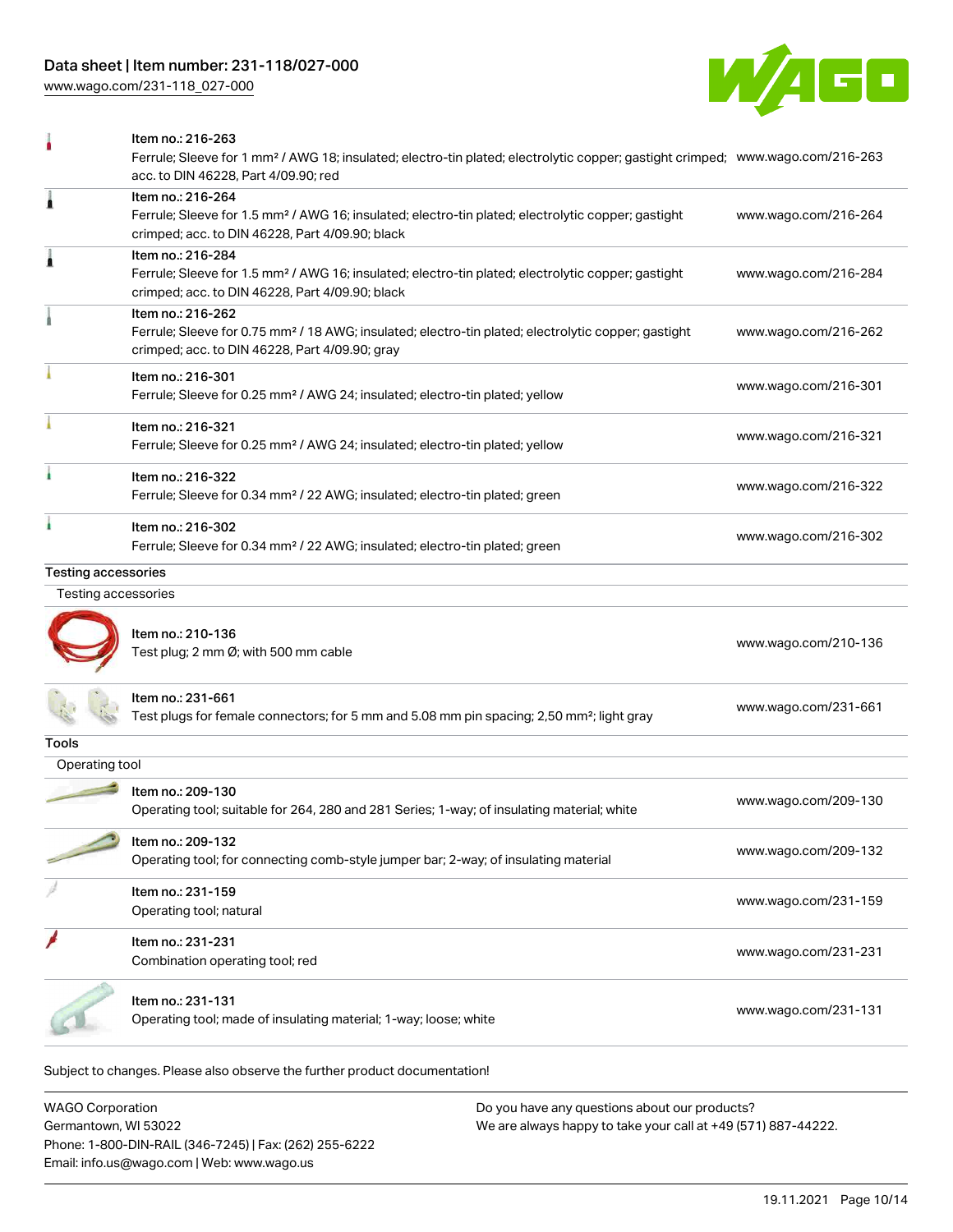ä.



| Item no.: 231-291<br>Operating tool; made of insulating material; 1-way; loose; red | www.wago.com/231-291 |
|-------------------------------------------------------------------------------------|----------------------|
| Item no.: 280-432<br>Operating tool; made of insulating material; 2-way; white      | www.wago.com/280-432 |
| Item no.: 280-434<br>Operating tool; made of insulating material; 4-way             | www.wago.com/280-434 |
| Item no.: 280-437<br>Operating tool; made of insulating material; 7-way             | www.wago.com/280-437 |
| Item no.: 280-440<br>Operating tool; made of insulating material; 10-way            | www.wago.com/280-440 |
| Item no.: 280-435<br>Operating tool; made of insulating material; 5-way; gray       | www.wago.com/280-435 |
| Item no.: 280-436<br>Operating tool; made of insulating material; 6-way             | www.wago.com/280-436 |
| Item no.: 280-438<br>Operating tool; made of insulating material; 8-way             | www.wago.com/280-438 |
| Item no.: 280-433<br>Operating tool; made of insulating material; 3-way             | www.wago.com/280-433 |
|                                                                                     |                      |

## Downloads Documentation

| <b>Additional Information</b> |            |        |          |
|-------------------------------|------------|--------|----------|
| Technical explanations        | 2019 Apr 3 | pdf    | Download |
|                               |            | 2.0 MB |          |

# CAD files

## CAD data

| 2D/3D Models 231-118/027-000      | URL | Download |
|-----------------------------------|-----|----------|
| <b>CAE data</b>                   |     |          |
| EPLAN Data Portal 231-118/027-000 | URL | Download |
| ZUKEN Portal 231-118/027-000      | URL | Download |

Subject to changes. Please also observe the further product documentation!

WAGO Corporation Germantown, WI 53022 Phone: 1-800-DIN-RAIL (346-7245) | Fax: (262) 255-6222 Email: info.us@wago.com | Web: www.wago.us Do you have any questions about our products? We are always happy to take your call at +49 (571) 887-44222.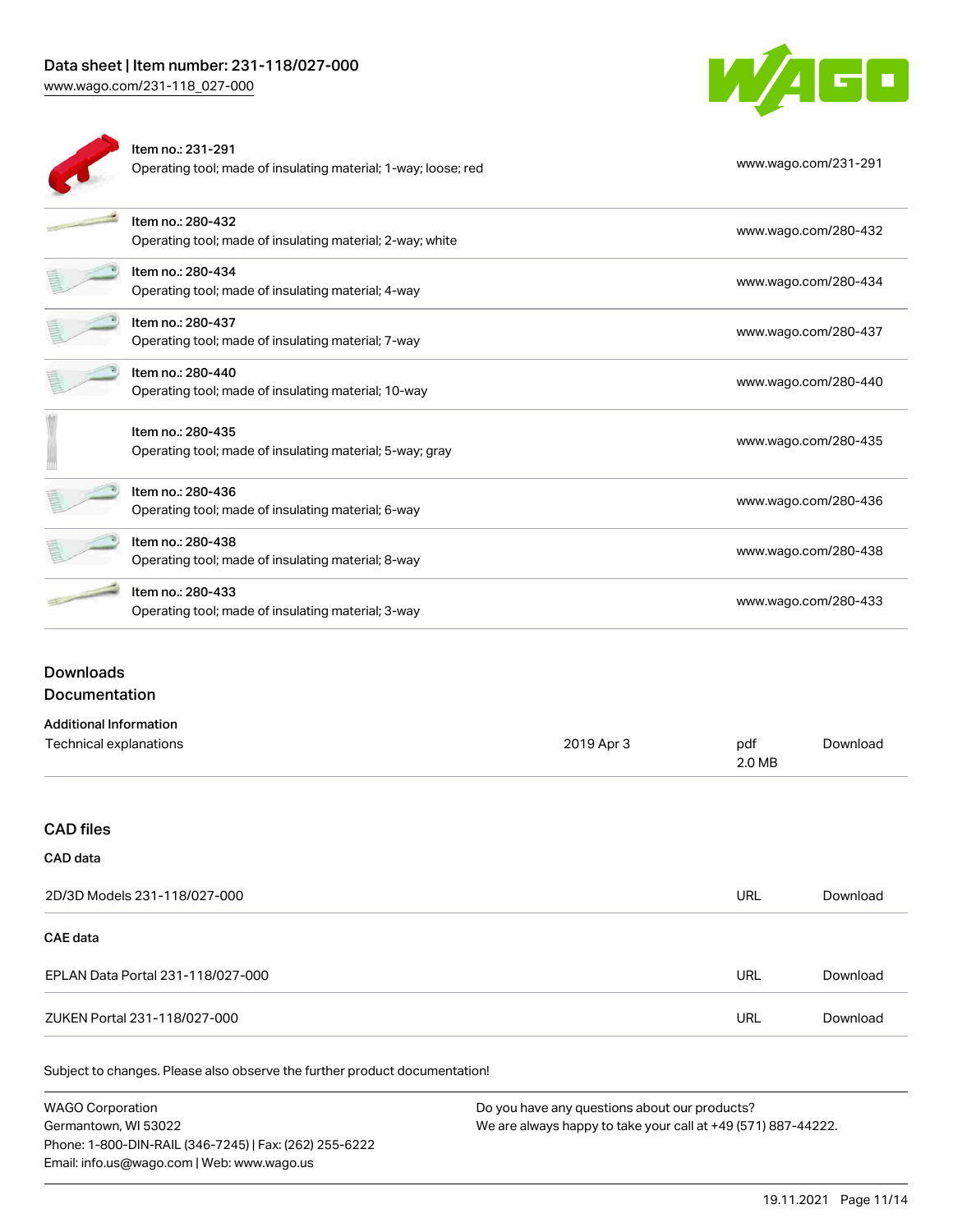

| EPLAN Data Portal 231-118/027-000       | <b>URL</b> | Download |
|-----------------------------------------|------------|----------|
|                                         |            |          |
| <b>Environmental Product Compliance</b> |            |          |
| Compliance Search                       |            |          |

| Environmental Product Compliance 231-118/027-000                                            | URL | Download |
|---------------------------------------------------------------------------------------------|-----|----------|
| 1-conductor female connector; CAGE CLAMP®; 2.5 mm <sup>2</sup> ; Pin spacing 5 mm; 18-pole; |     |          |
| clamping collar; 2,50 mm <sup>2</sup> ; gray                                                |     |          |

# Installation Notes



Inserting a conductor via 3.5 mm screwdriver – CAGE CLAMP® actuation parallel to conductor entry.



Inserting a conductor via 3.5 mm screwdriver – CAGE CLAMP® actuation perpendicular to conductor entry.



Inserting a conductor into CAGE CLAMP® unit via operating lever (231-291).



Inserting a conductor via operating tool.

Subject to changes. Please also observe the further product documentation!

WAGO Corporation Germantown, WI 53022 Phone: 1-800-DIN-RAIL (346-7245) | Fax: (262) 255-6222 Email: info.us@wago.com | Web: www.wago.us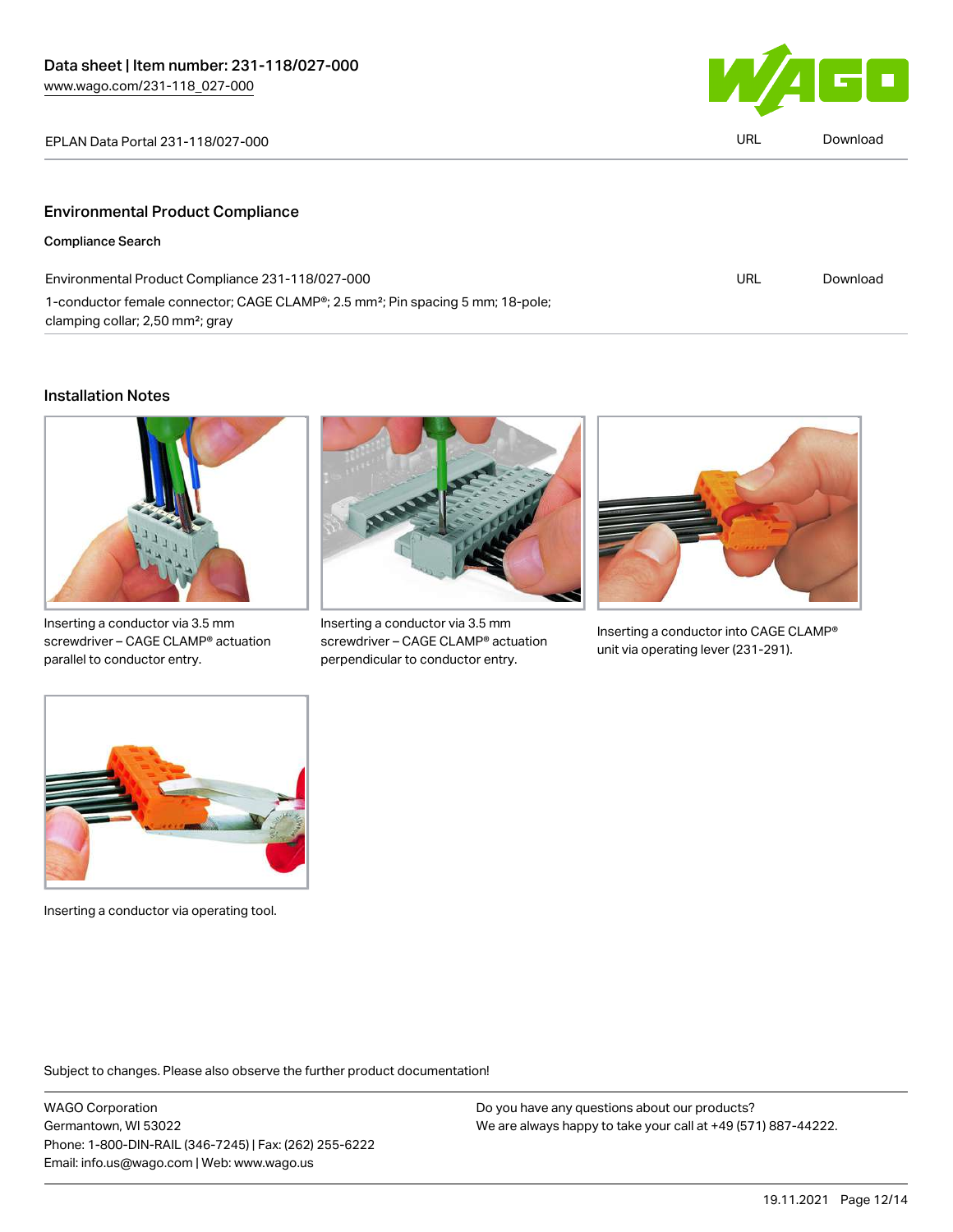



Coding a female connector by removing coding finger(s).



Testing – female connector with CAGE CLAMP®

Integrated test ports for testing perpendicular to conductor entry via 2 or 2.3 mm Ø test plug

#### Installation



Male connector with strain relief plate



Strain relief housing shown with a male connector equipped with CAGE CLAMP®

Subject to changes. Please also observe the further product documentation!

WAGO Corporation Germantown, WI 53022 Phone: 1-800-DIN-RAIL (346-7245) | Fax: (262) 255-6222 Email: info.us@wago.com | Web: www.wago.us